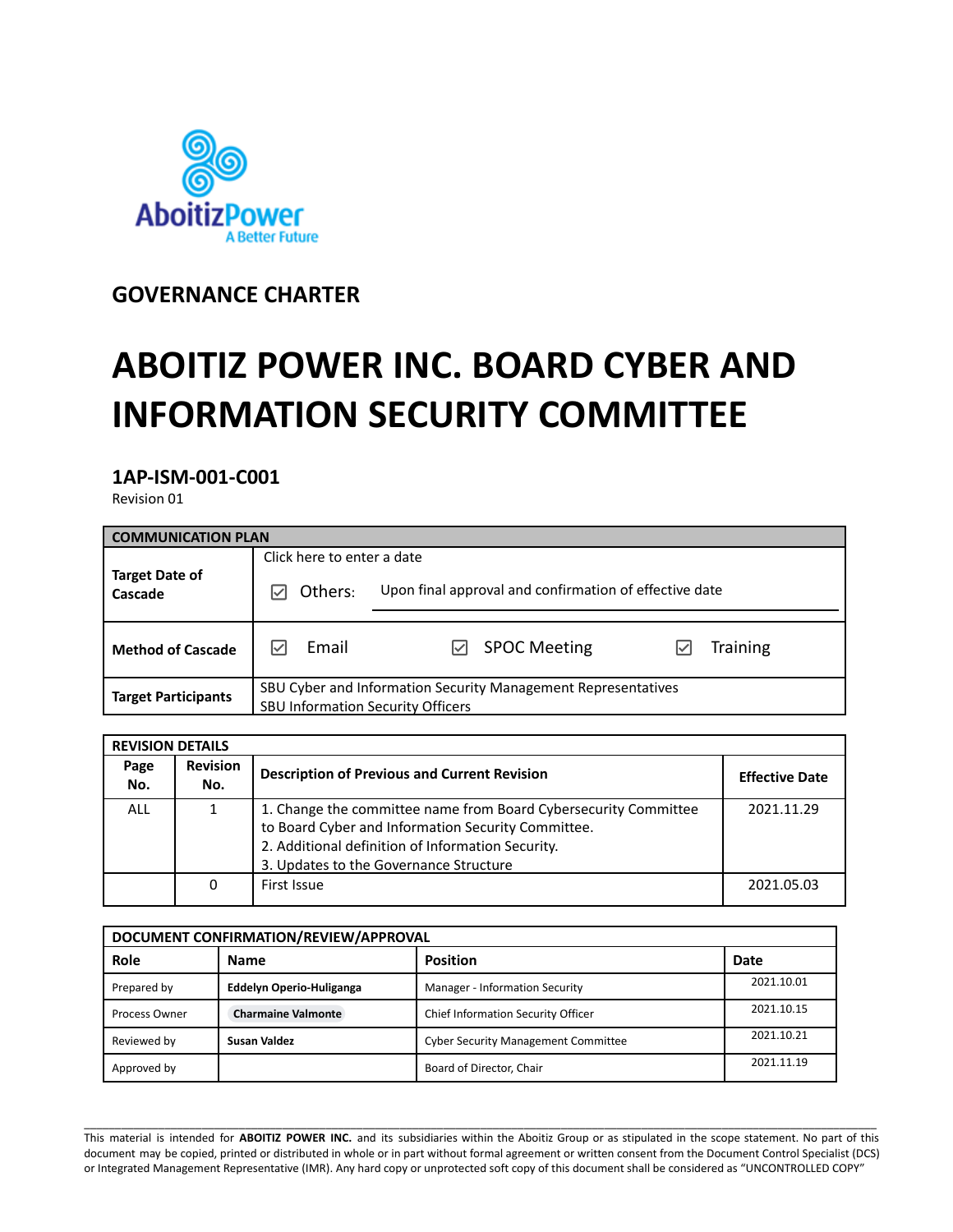| <b>AboitizPower</b><br><b>A Better Future</b> | <b>ABOITIZ POWER INC.</b>          | Document Code: 1AP-ISM-001-C001                |
|-----------------------------------------------|------------------------------------|------------------------------------------------|
|                                               |                                    | Revision No.<br>$\therefore$ 00                |
|                                               | <b>CHARTER</b>                     | Effective Date<br>YYYY.MM.DD<br>$\sim 10^{-1}$ |
|                                               | <b>BOARD CYBER AND INFORMATION</b> | Information Classification: Internal           |
|                                               | <b>SECURITY COMMITTEE</b>          | Page 2 of 8                                    |

This Charter is hereby adopted by the Board of Directors (the "Board") of Aboitiz Power Inc. (the "Company") to outline the core duties and responsibilities and the basic review processes of the Board Cybersecurity Committee (the "Committee").

# **A. Purpose**

The purpose of the **Board Cyber and Information security Committee** is to carry out the responsibilities delegated by the Board of the Company in relation to its duty to provide strategic direction and ensure the establishment of a system of governance (processes, policies, controls, and management) for the Company and its Strategic Business Units ("SBU", collectively the "Aboitiz Group") on matters relating to cyber and information security.

# **B. Structure**

# 1. Membership

The Committee shall consist of at least three (3) directors. At least one (1) of the members of the Committee must be an independent director, and one (1) member is the Chairman of the Board Risk and Reputation Management Committee.

In the performance of its duties and responsibilities, the Board may appoint external consultants or key officers within the Aboitiz Group who are subject-matter experts to act as ex-officio, non-voting members.

# 2. Chairman

The Chairman of the Committee will be appointed by the Board and must be a non-executive director of the Board.

3. Term

The members of the Committee shall be appointed by the Board during its annual organizational meeting. Each member shall serve up his or her appointment until the next organizational meeting of the Board unless earlier removed or replaced.

The members of the Board may be removed or replaced, with or without cause, by a majority vote of the directors present in the Board meeting, where there is a

\_\_\_\_\_\_\_\_\_\_\_\_\_\_\_\_\_\_\_\_\_\_\_\_\_\_\_\_\_\_\_\_\_\_\_\_\_\_\_\_\_\_\_\_\_\_\_\_\_\_\_\_\_\_\_\_\_\_\_\_\_\_\_\_\_\_\_\_\_\_\_\_\_\_\_\_\_\_\_\_\_\_\_\_\_\_\_\_\_\_\_\_\_\_\_\_\_\_\_\_\_\_\_\_\_\_\_\_\_\_\_\_\_\_\_\_\_\_\_\_\_\_\_\_\_\_\_\_ This material is intended for **ABOITIZ POWER INC.** and its subsidiaries within the Aboitiz Group or as stipulated in the scope statement. No part of this document may be copied, printed or distributed in whole or in part without formal agreement or written consent from the Document Control Specialist (DCS) or Integrated Management Representative (IMR). Any hard copy or unprotected soft copy of this document shall be considered as "UNCONTROLLED COPY"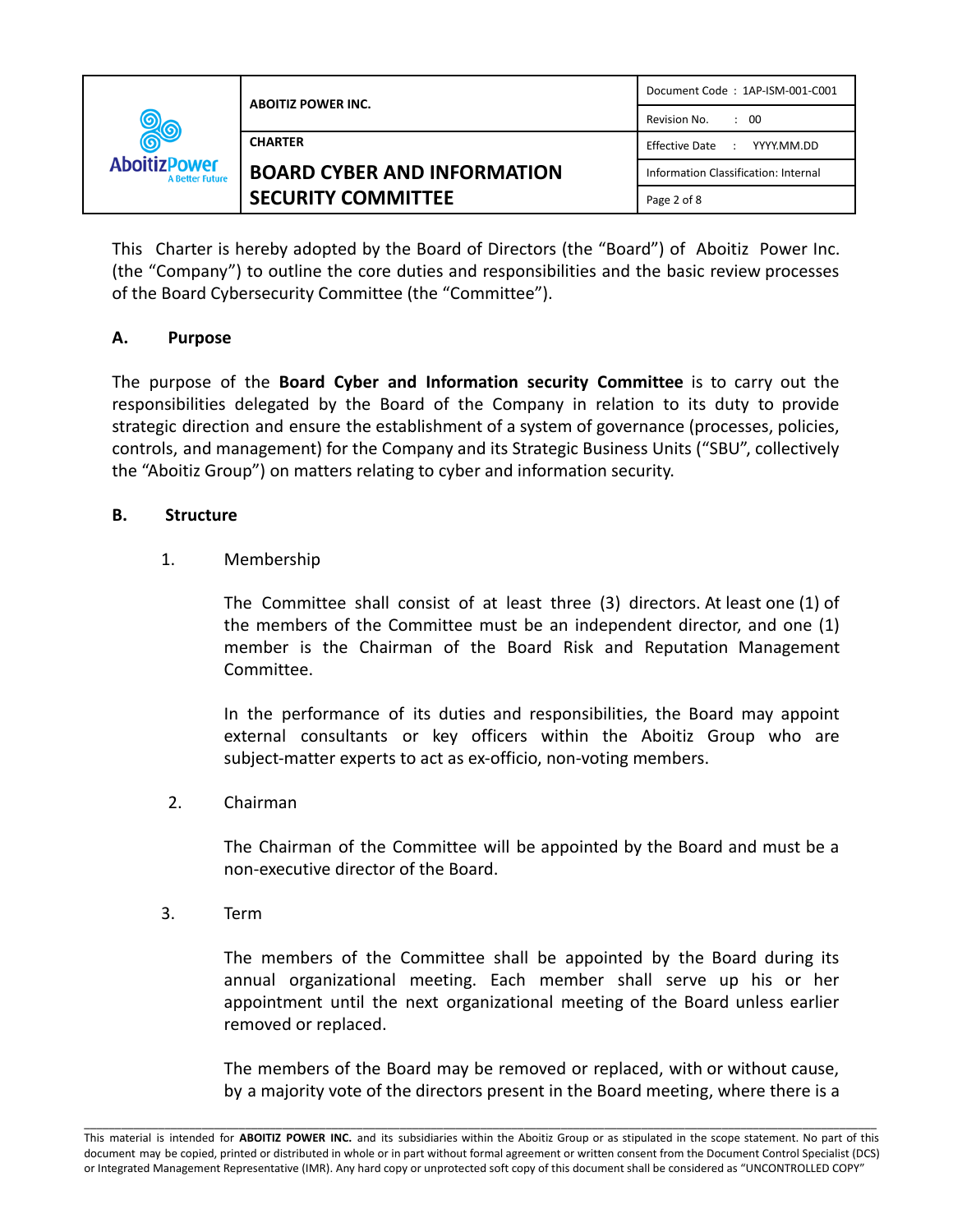| <b>RO</b><br><b>AboitizPower</b><br><b>A Better Future</b> | <b>ABOITIZ POWER INC.</b>          | Document Code: 1AP-ISM-001-C001      |
|------------------------------------------------------------|------------------------------------|--------------------------------------|
|                                                            |                                    | Revision No.<br>$\therefore$ 00      |
|                                                            | <b>CHARTER</b>                     | Effective Date : YYYY.MM.DD          |
|                                                            | <b>BOARD CYBER AND INFORMATION</b> | Information Classification: Internal |
|                                                            | <b>SECURITY COMMITTEE</b>          | Page 3 of 8                          |

quorum. Any vacancy in the Committee shall be filled by a majority vote of the directors present in the Board meeting, where there is a quorum.

# **C. Duties and Responsibilities of the Committee**

To carry out its purposes, the following are the duties and responsibilities of the Board Cyber and Information Security Committee, among others:

- 1) Ensure that cyber and information security-related strategies and implementation plans are aligned with the overall business objectives of the Aboitiz Group;
- 2) Review and assess the adequacy of the Group's cyber and information security programs and strategies against industry benchmarks and best practices, and make recommendations on enhancements.
- 3) Assess the effectiveness of the Group's data breach incident response and recovery plan, including disclosure, investigation, remediation, and post-breach security measures.
- 4) Provide oversight and understand the Group's cyber and information security risks, including the potential likelihood, frequency and severity of cyber-attacks, information disclosures and data breaches.
- 5) Oversee activities related to cyber and information security programs and top-level policies that include privacy and security issues; Review significant cyber and information security investments and expenditures and make recommendations, where appropriate.
- 6) Assess the potential impact of cyber and information security risks on the Aboitiz Group's businesses, operations, and reputation and endorse to the Board Risk and Reputation Management Committee, at least annually, the Aboitiz Group's: (i) risk appetite and risk tolerance of the Company and its SBUs in terms of cyber and information security, (ii) risk management objectives and strategies with respect to cyber and information security; and (iii) cyber and information security-related business continuity and recovery plans.
- 7) Ensure that cyber and information security programs capitalize on opportunities, create business value, comply with laws and regulations, and manage threats, including issues that may arise from changing trends in the regulatory landscape, developments in the industry, and innovations in technology.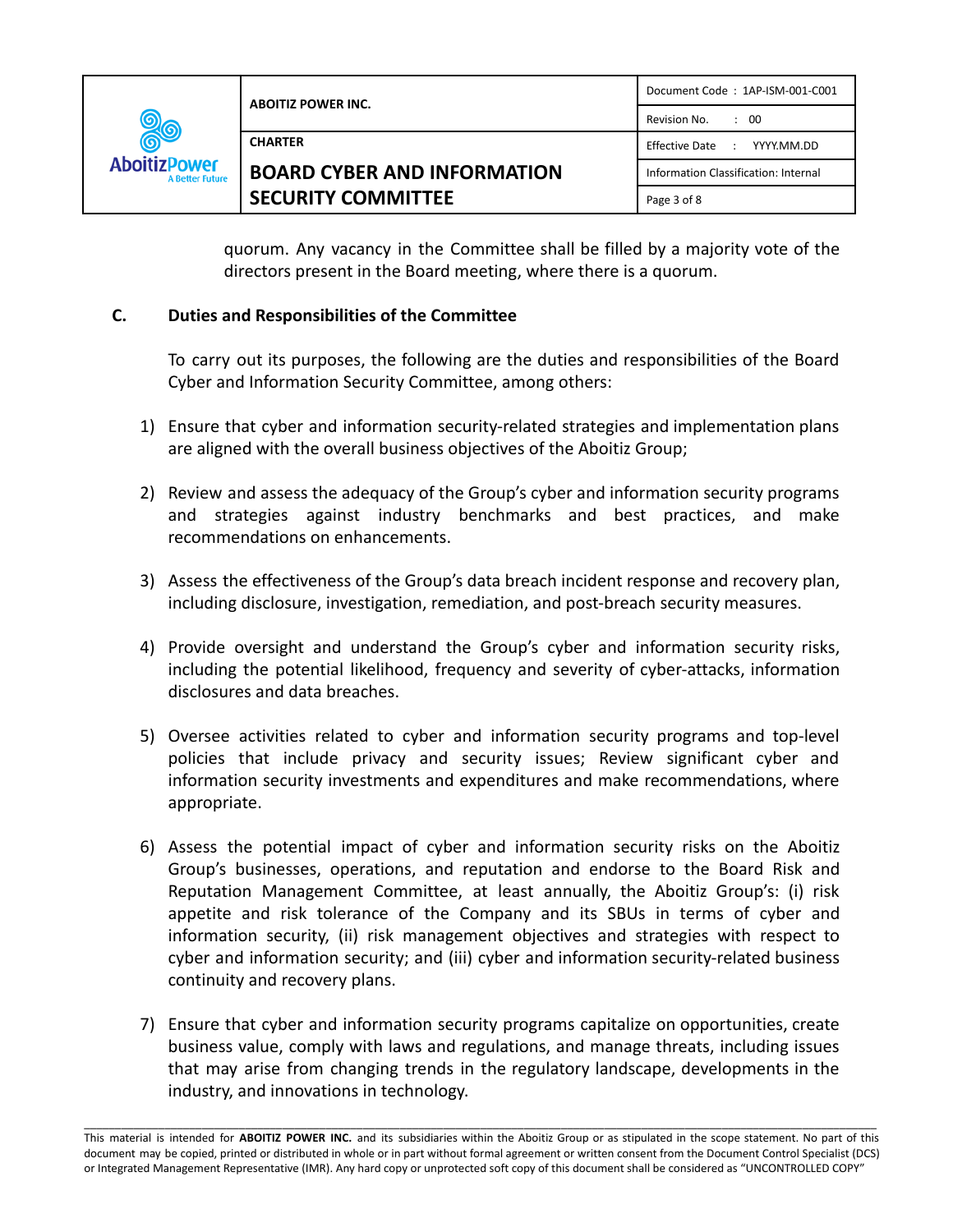| <b>AboitizPower</b><br><b>A Better Future</b> | <b>ABOITIZ POWER INC.</b>          | Document Code: 1AP-ISM-001-C001      |
|-----------------------------------------------|------------------------------------|--------------------------------------|
|                                               |                                    | Revision No.<br>$\therefore$ 00      |
|                                               | <b>CHARTER</b>                     | <b>Effective Date</b><br>YYYY.MM.DD  |
|                                               | <b>BOARD CYBER AND INFORMATION</b> | Information Classification: Internal |
|                                               | <b>SECURITY COMMITTEE</b>          | Page 4 of 8                          |

8) Review and approve, at least annually, any amendments or improvements to the Aboitiz Group cyber and information security programs, initiatives, and other related policies.

# **D. Authorities of the Committee**

The Committee shall have the authority to undertake any action as it may deem necessary in the performance of its duties and responsibilities set forth in this Charter. The Committee shall have the following authorities, among others:

- 1) Periodically receive reports and regular updates from management on relevant matters involving cyber and information security-related concerns, strategies, implementation programs, issues and challenges, and other relevant matters as the Board may deem necessary;
- 2) Require the attendance of any of the Company's directors, officers, or other employees, or any other persons, whose advice and counsel are sought by the Committee, at any meeting of the Committee to provide such pertinent information as the Committee requests. The Committee may exclude from its meetings any persons it deems appropriate.
- 3) Engage, obtain advice, assistance, and authorize investigations into or studies of any matters within the Committee's scope of responsibilities to any internal or external experts, consultants, or other advisors as it deems advisable. Expenses related to the fees of the said experts, consultants, or advisor, shall be approved in accordance with the Company's delegated financial levels of authority.
- 4) Ensure compliance with regulatory standards and best practices on information security and cybersecurity; and
- 5) Create and delegate authority to subcommittees as may be appropriate and in accordance with applicable laws or regulations. The governance structure of the subcommittees is found in Annex 2 of this Charter.

# **E. Meetings of the Board Cybersecurity Committee**

1. Frequency of Meetings

\_\_\_\_\_\_\_\_\_\_\_\_\_\_\_\_\_\_\_\_\_\_\_\_\_\_\_\_\_\_\_\_\_\_\_\_\_\_\_\_\_\_\_\_\_\_\_\_\_\_\_\_\_\_\_\_\_\_\_\_\_\_\_\_\_\_\_\_\_\_\_\_\_\_\_\_\_\_\_\_\_\_\_\_\_\_\_\_\_\_\_\_\_\_\_\_\_\_\_\_\_\_\_\_\_\_\_\_\_\_\_\_\_\_\_\_\_\_\_\_\_\_\_\_\_\_\_\_ This material is intended for **ABOITIZ POWER INC.** and its subsidiaries within the Aboitiz Group or as stipulated in the scope statement. No part of this document may be copied, printed or distributed in whole or in part without formal agreement or written consent from the Document Control Specialist (DCS) or Integrated Management Representative (IMR). Any hard copy or unprotected soft copy of this document shall be considered as "UNCONTROLLED COPY"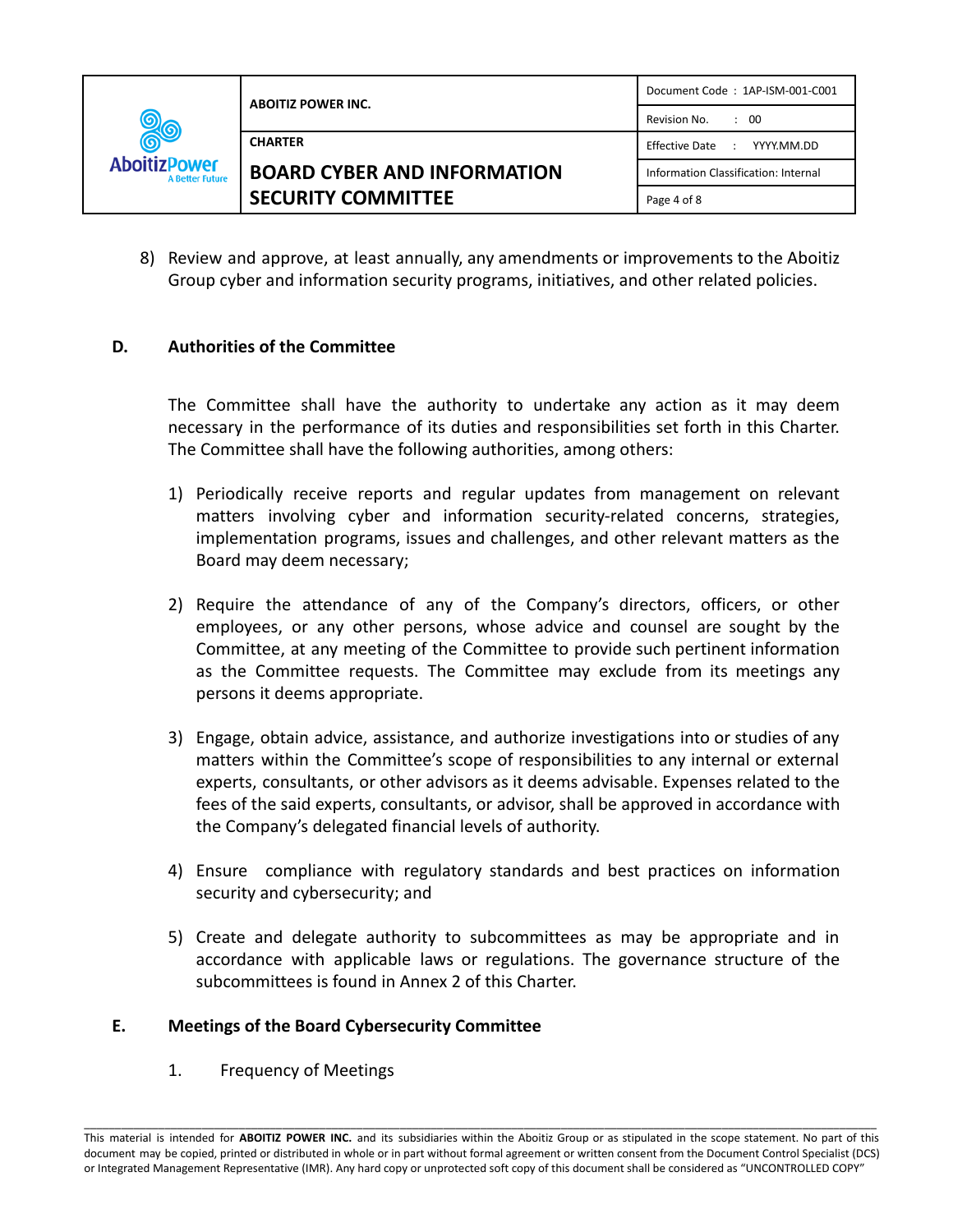| 0<br>zPower<br><b>A Better Future</b> | <b>ABOITIZ POWER INC.</b>          | Document Code: 1AP-ISM-001-C001      |
|---------------------------------------|------------------------------------|--------------------------------------|
|                                       |                                    | Revision No.<br>$\therefore$ 00      |
|                                       | <b>CHARTER</b>                     | Effective Date : YYYY.MM.DD          |
|                                       | <b>BOARD CYBER AND INFORMATION</b> | Information Classification: Internal |
|                                       | <b>SECURITY COMMITTEE</b>          | Page 5 of 8                          |

The Committee shall formally meet at least four (4) times a year to discharge its duties and responsibilities as outlined herein. In addition to regular meetings, special meetings can be called by the Chairman of the Committee or any two members as required.

2. Notice of Meetings

The notice of the Committee meetings shall be given four (4) weeks prior to the scheduled meeting. Notices for special meetings may be sent at least two (2) business days before the date of the special meeting. Notices may be sent in writing, through electronic mail, or by telefacsimile, among others.

3. Agenda

Aboiti

The Chairman, in consultation with the other members of the Committee, shall propose a list of items to be addressed by the Committee during the year. The Chairman shall ensure that the agenda for each Committee meeting is circulated to each member of the Committee two (2) weeks prior to the meeting and the presentation materials shall be circulated five (5) days prior to the date of the actual meeting in accordance with the existing Board Charter of the Company.

4. Quorum and Voting

A majority of all the members of the Committee present in person or by means of a video-conference, teleconference, or other modes of communication in which all persons participating in the meeting can completely and clearly hear each other shall constitute a quorum. The members participating in the meeting shall have received the agenda and all the materials for the meeting in accordance with the Board Charter of the Company.

The majority vote of all the voting members shall be required for the Committee to approve, authorize, or take any action.

5. Secretariat

The Office of the Corporate Secretary of the Company and the Office of the Chief Information Security Officer shall jointly act as the secretariat of the Committee.

6. Minutes

\_\_\_\_\_\_\_\_\_\_\_\_\_\_\_\_\_\_\_\_\_\_\_\_\_\_\_\_\_\_\_\_\_\_\_\_\_\_\_\_\_\_\_\_\_\_\_\_\_\_\_\_\_\_\_\_\_\_\_\_\_\_\_\_\_\_\_\_\_\_\_\_\_\_\_\_\_\_\_\_\_\_\_\_\_\_\_\_\_\_\_\_\_\_\_\_\_\_\_\_\_\_\_\_\_\_\_\_\_\_\_\_\_\_\_\_\_\_\_\_\_\_\_\_\_\_\_\_ This material is intended for **ABOITIZ POWER INC.** and its subsidiaries within the Aboitiz Group or as stipulated in the scope statement. No part of this document may be copied, printed or distributed in whole or in part without formal agreement or written consent from the Document Control Specialist (DCS) or Integrated Management Representative (IMR). Any hard copy or unprotected soft copy of this document shall be considered as "UNCONTROLLED COPY"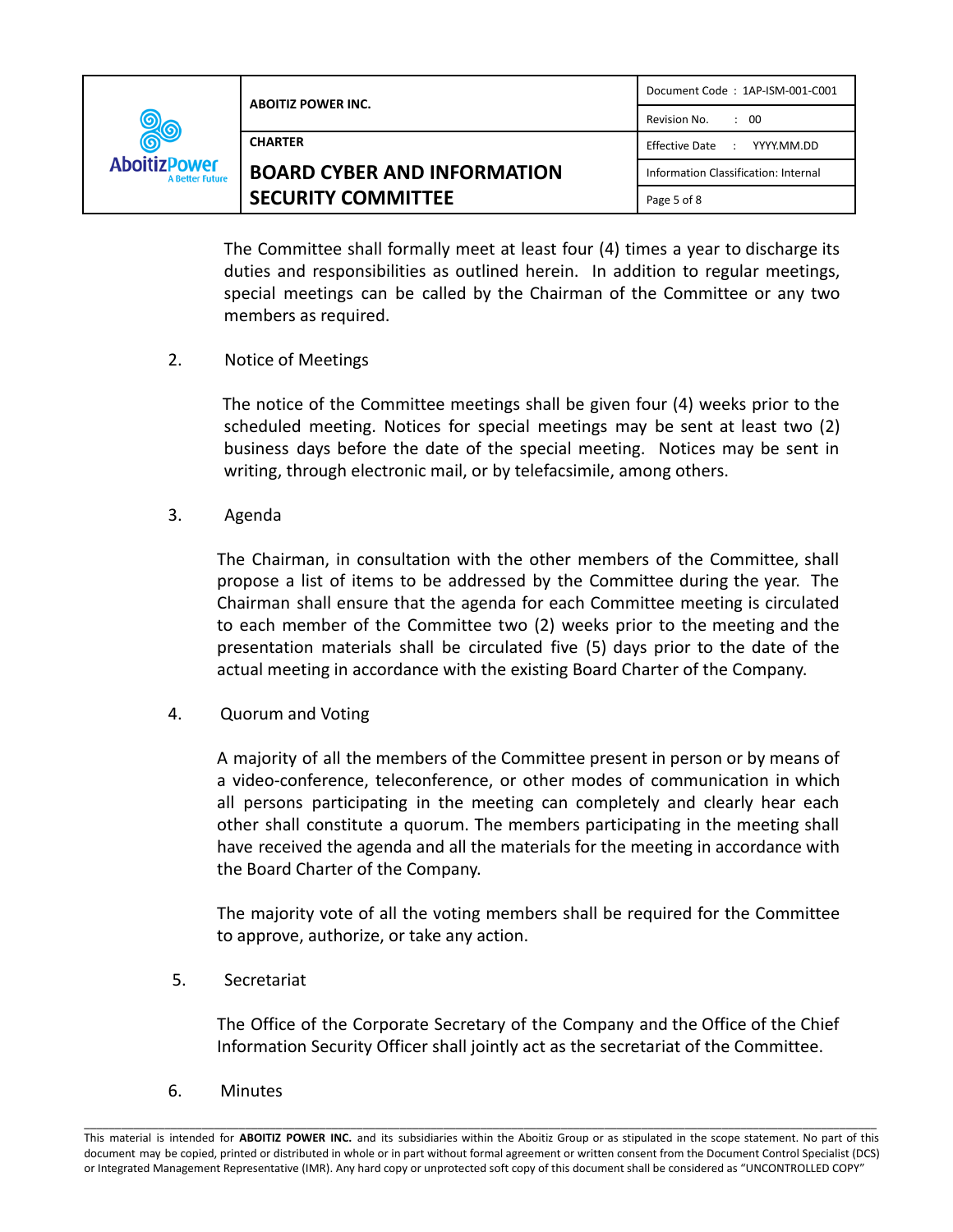| <u> ಲೀ</u><br><b>AboitizPower</b><br><b>A Better Future</b> | <b>ABOITIZ POWER INC.</b>          | Document Code: 1AP-ISM-001-C001      |
|-------------------------------------------------------------|------------------------------------|--------------------------------------|
|                                                             |                                    | Revision No.<br>$\therefore$ 00      |
|                                                             | <b>CHARTER</b>                     | Effective Date : YYYY.MM.DD          |
|                                                             | <b>BOARD CYBER AND INFORMATION</b> | Information Classification: Internal |
|                                                             | <b>SECURITY COMMITTEE</b>          | Page 6 of 8                          |

All Committee meetings must be duly documented and filed, and shall be maintained with the books and records of the Company. The minutes of the Committee meetings must be available for review and approval not more than five (5) business days after the meeting and for signature at the next committee meeting.

# 7. Per Diems

The Committee members shall be entitled to per diems for every attendance to a Committee meeting.

# **F. Reports of the Board Cyber and Information Security Committee**

The Chairman of the Committee shall submit to the Board a copy of the reports of the Committee meeting within six (6) calendar days prior to the meeting of the Board and discuss with the Board the highlights of the matters discussed during the Committee meetings.

# **G. Resources of Board Cyber and Information Security Committee**

The Committee may request that any director, officer, or employee of the Company, or other persons whose advice and counsel are sought by the Committee, to attend any of its meetings to provide such pertinent information as the Committee may require.

The Committee has the sole authority to appoint, retain and terminate, as it deems necessary or appropriate, any legal advisor or other consultants, including search firms or other professionals to advise and assist the Committee in fulfilling its duties and responsibilities. The Committee shall approve the fees to be paid as well as the terms of the engagement.

# **H. Assessment of the Performance of the Committee**

The Board shall provide the standards for evaluating the performance and effectiveness of the Committee in fulfilling its duties and responsibilities as set out in this Charter and in the Company's Manual on Corporate Governance.

# **I. Review of the Committee Charter**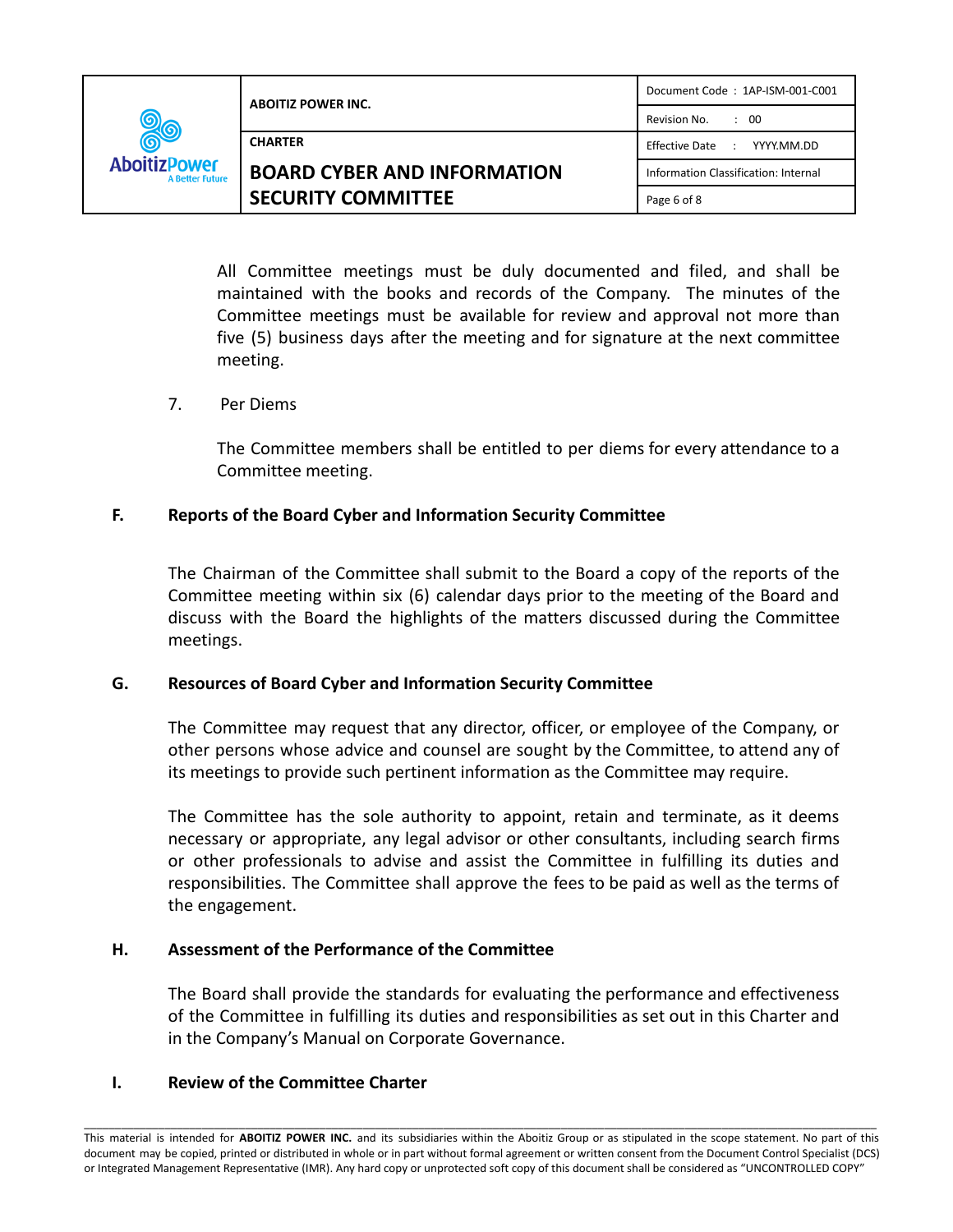| <u> ಖ್ಯ</u><br><b>AboitizPower</b><br><b>A Better Future</b> | <b>ABOITIZ POWER INC.</b>          | Document Code: 1AP-ISM-001-C001                |
|--------------------------------------------------------------|------------------------------------|------------------------------------------------|
|                                                              |                                    | Revision No.<br>$\therefore$ 00                |
|                                                              | <b>CHARTER</b>                     | Effective Date<br>$\mathbb{R}^n$<br>YYYY.MM.DD |
|                                                              | <b>BOARD CYBER AND INFORMATION</b> | Information Classification: Internal           |
|                                                              | <b>SECURITY COMMITTEE</b>          | Page 7 of 8                                    |

The Committee shall review this Charter at least annually and recommend, at the last Committee meeting of the year, any proposed changes to the Board for approval, together with such amendments as it deems necessary and appropriate in order to comply with the legal needs of the Company and any regulatory developments affecting thereto.

#### **ANNEX 1. Definition of Terms**

The following terms are used in this Charter with the respective meanings ascribed to such terms below, unless the context otherwise requires:

- A. **"Aboitiz Group"** shall mean the Aboitiz Equity Ventures Inc. and its Strategic Business Units;
- B. **"Board"** shall mean the Board of Directors of Aboitiz Power Inc.;
- C. **"Company"** shall mean Aboitiz Power Inc.;
- D. **"Cybersecurity"** shall mean the ability to protect or defend the use of cyberspace from cyber-attacks. It is the protection of endpoints from all internal and external points of entries using interconnected systems, including hardware, software, and data, from cyberattacks. In a computing context, security comprises cybersecurity and physical security - both are used by enterprises to protect against unauthorized access to data centers or other computerized systems.
- E. **"Information Security"** shall mean the preservation of confidentiality, integrity and availability of information.
- F. **"Information Technology"** shall refer to anything related to computing technology, such as networking, hardware, software, the Internet, or the people that work with these technologies.
- G. **"Operational Technology"** shall refer to all hardware and software that detects or causes a change through the direct monitoring and/or control of industrial equipment, assets, processes and events.
- H. **"SBU"** shall mean the Strategic Business Units of Aboitiz Equity Ventures Inc.